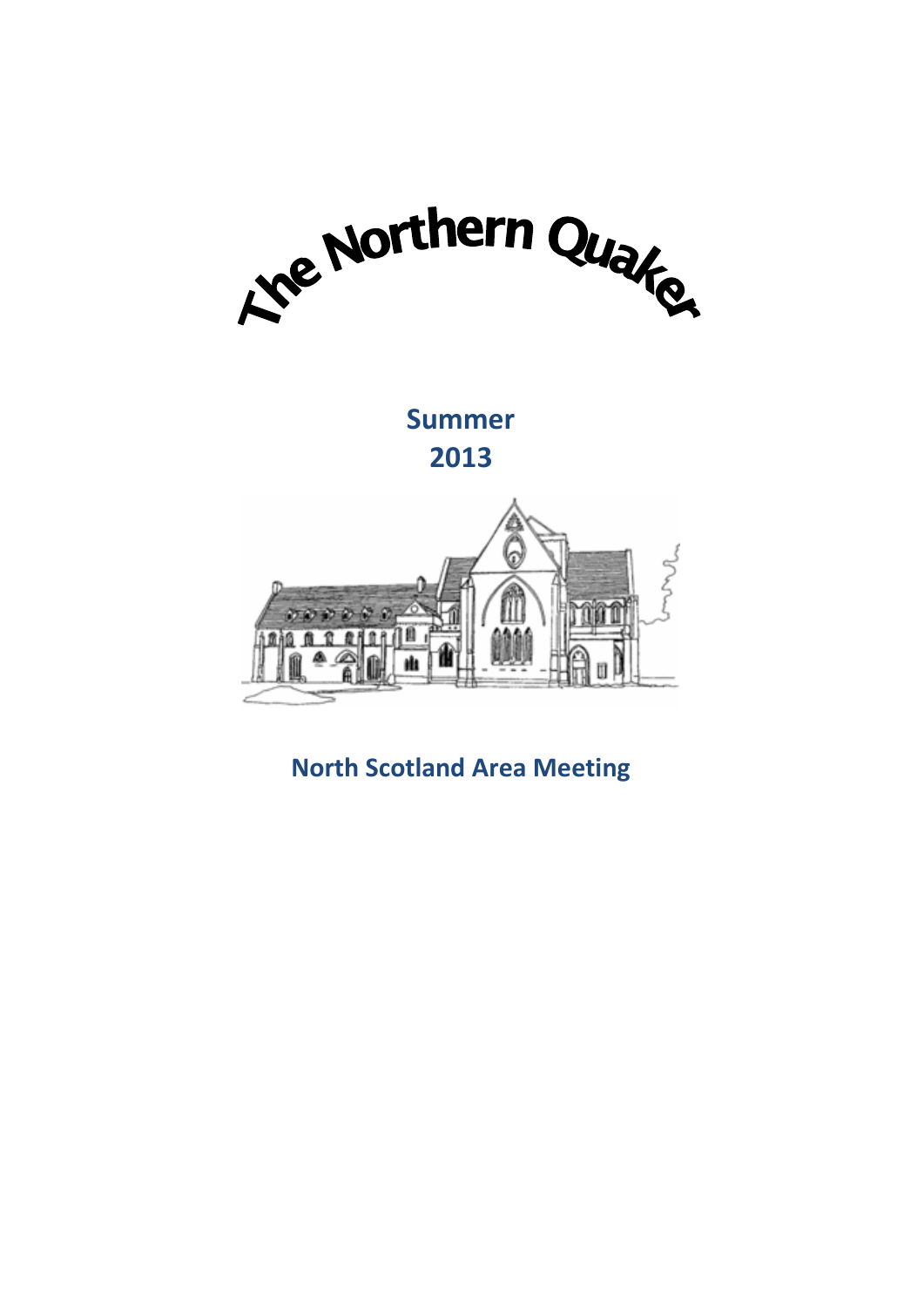# *Contents*

| <b>Comments</b>                             | page 1  |
|---------------------------------------------|---------|
| An appreciation of James (Jim) Wickens      | page 2  |
| <b>Meeting for Sufferings April 2013</b>    | page 3  |
| <b>North Scotland Area Meeting May 2013</b> | page 5  |
| <b>Travelling in the Ministry</b>           | page 6  |
| <b>Outreach conference January 2013</b>     | page 7  |
| <b>Forgiveness</b>                          | page 10 |
| Spiritual growth and how to get jobs done   | page 10 |
| <b>Quaker Life Rep Council</b>              | page 12 |
| <b>News from Inverness</b>                  | page 13 |
| In praise of biblical and historical novels | page 13 |
| Peace on earth                              | page 14 |

**Area Meetings for 2013 23-25 August: Pluscarden (residential) 9 November: Inverness**

**Area Meetings for 2014 15 February Forres 17 May Lochaber and Lorn Depending on availability of Pluscarden our residential AM will be held on one of the following weekends, 22-23 or 29-31 August or 5-7 September. 8 November Aberdeen**

**General Meetings for Scotland in 2013 June 15th Edinburgh September 7th Perth November 16/17th Aberdeen (residential)**

**Online newsletters available on the GM website: [http://www.quakerscotland.org](http://www.quakerscotland.org/)** *Tayside Quaker West of Scotland Quaker News Northern Quaker Scottish Friend*

**Courses and conferences; r***emember North of Scotland Quaker Trust has funds for attendance at these events!* **Check the Woodbrooke catalogue at [www.woodbrooke.org.uk](http://www.woodbrooke.org.uk/)** *or tel. 0121 472 5171*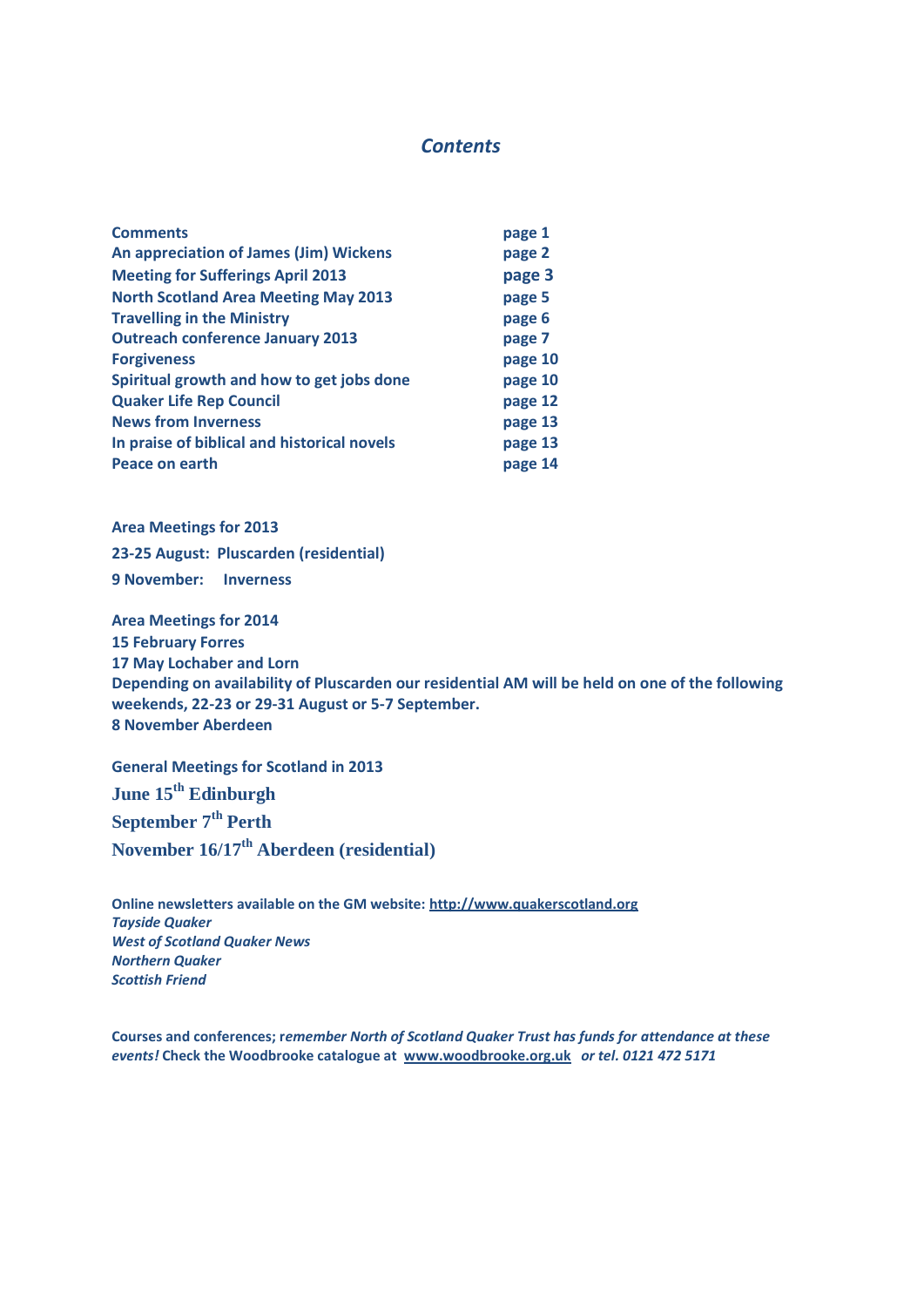# **Comments**

Welcome to the 2013 Summer edition of the Northern Quaker.

As in the Spring edition, we begin with a memorial to a departed friend, this from Inverness Meeting to the late Jim Wikens.

As well as a report from Meeting for Sufferings, there are two reports/ reflections from the North Scotland Area Business Meeting held in Thurso in May. Jane Palmer's report on her attendance at an Outreach conference resonates with my own experience of exploring Quakerism. My suspicions that the absence of proselytization concealed something sinister led me to attend an Enquirers' Weekend far away from Aberdeen so as to avoid anyone whom I might know! Needless to say, my fears were allayed, but it a salutary reminder of the need for effective Outreach. Refreshingly, John Melling reports on the healthy state of attendance in Inverness Meeting.

Throughout the reports and articles that Friends have kindly submitted, which I hope you enjoy, it is worth re-emphasising that there are sources of funds available for attending courses or other purposes; see especially the John Wigham (Enjoyment) Trust is likely to come to an end before long.

Also enclosed is the application form for residential Meeting at Pluscarden. I hope you are able to attend.

An experiment to see if my copy tray will fill itself has not proven successful, so please don't be afraid to send contributions in any form to myself: Harry Horsley, 11 Cottown of Balgownie, Aberdeen AB23 8JQ Tel. 01224 706989 harry.horsley@uk.bp.com or harrydhorsley@gmail.com

#### **Announcements**

# **John Wigham (Enjoyment) Trust**

We are in the happy situation of having a modest legacy to disburse. John Wigham directed that grants should be made to 'deserving persons resident in Scotland who owing to straitened circumstances are unable to enjoy the usual pleasures of life, the purpose of such grants being to provide the recipients with some additional comfort or pleasure of an exceptional nature over and above the usual necessities of life'.

Money has been distributed over the past 8 years. This totals £43,000 up to the Spring 2012. The money now in hand is likely to run out during 2013 unless further donations are forthcoming.

We welcome applications from Quakers and non-Quakers resident anywhere in Scotland, for grants large or small. £500 will normally be the maximum. Applicants may obtain an application form and further information from Sylvia Massey, John Wigham (Enjoyment) Trust, 22 Bruntsfield Gardens, Edinburgh, EH10 4EA . Phone number 0131 229 4238 Email: sylviamassey293@btinternet.com.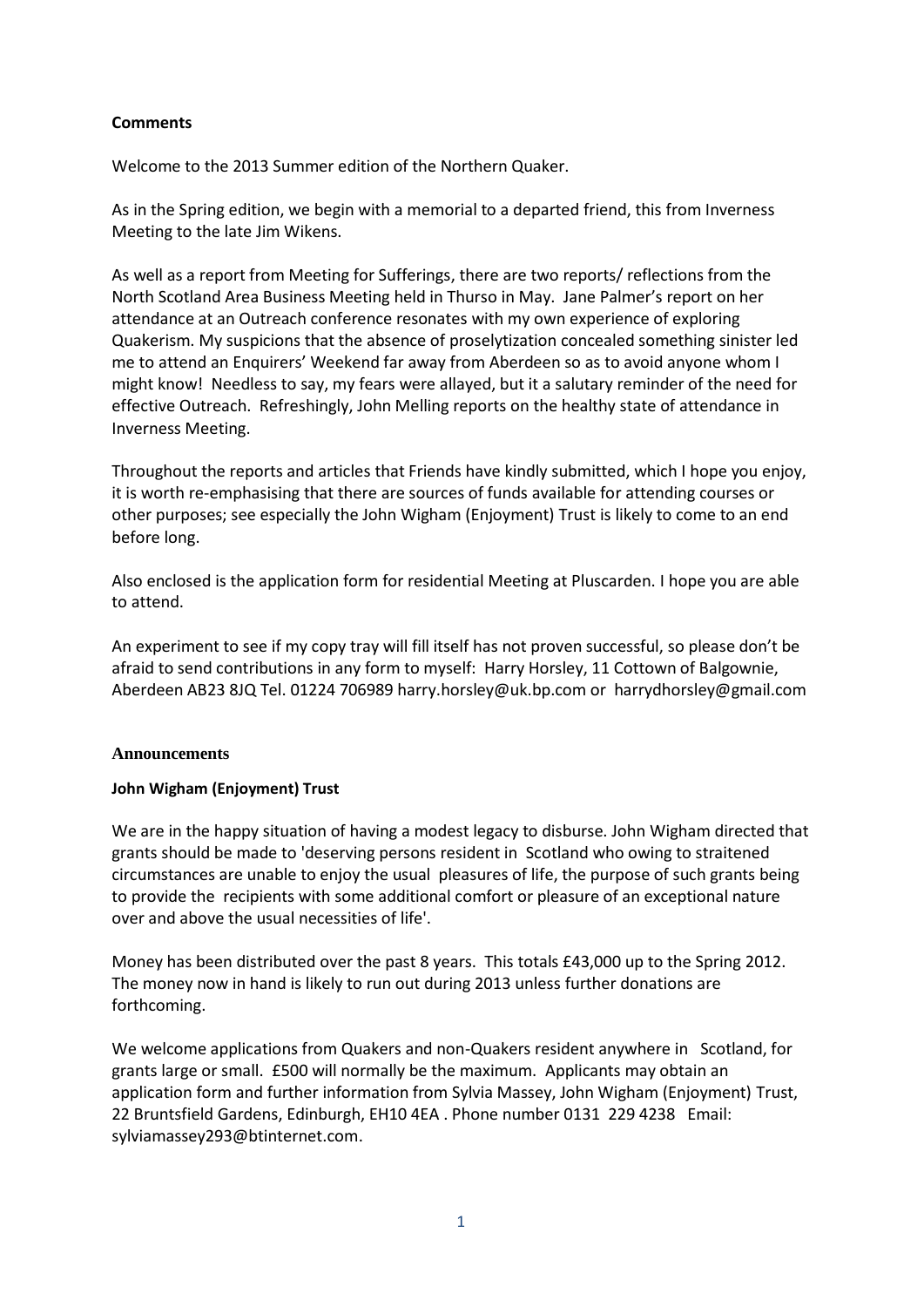The completed form should be passed to a Quaker of long standing who is well known to their meeting, who will countersign it and forward it to the address above, to arrive by March 31st or September 30th. Applicants will normally hear the results of their application within 8 weeks of these deadlines.

#### **Forthcoming Conferences**

#### **Visioning New Fire with the Kindlers**

The Nominations Committee is looking a name to forward to the Area Meeting Clerk for the appointment of a North Scotland Area Meeting representative to the Kindlers Conference *Visioning New Fire.* The weekend conference seeks to encourage Quaker renewal and deepen the spiritual life of our Meetings. The Conference takes place at Woodbrooke Study Centre, Birmingham October, 11-13<sup>th</sup> 2013

#### **Europe and Economic Justice; guaranteeing a fair share**

The Committee is also seeking to nominate up to two people to attend the conference *Europe and Economic Justice.* The Conference looks at the causes and consequences of the current European financial crisis and whether there are alternatives to austerity. The conference is organized by the Quaker Council for European Affairs with Quaker Peace and Social Witness. It takes place at Brussels November 15-17<sup>th</sup> 2013

Please contact the convener at david.james.855@btinternet.com, or by post at Glencruitten House, Glencruitten, Oban, PA34 4QB by  $15<sup>th</sup>$  June indicating why you are interested in attending.

# **"Forgiveness, The Great Undoing"**

Please see Juli Salt's contribution on Forgiveness in this edition. This conference takes place from  $28^{th}$  September – 4 October 2013. If you are interested either check out at: www.findhorn.org/forgiveness or phone 01309 691653

#### **"Practising Discernment – listening with our whole selves".**

This has been organised by Inverness LM and is to be held in Inverness on 5<sup>th</sup> October, commencing at 10:45, at a cost of £28 to include a buffet lunch. The tutor is Helen Rowlands, Head of Education at Woodbrooke. Some places will be available for Friends/Attenders from other meetings. To express an interest, please contact John Melling on 01463 237686.

#### **An appreciation of James (Jim) Denys Wickens (1919 – 2013)**

With the passing of Jim on 25 February Inverness Meeting lost a father figure, and northern Quakerism a strong enabler. As a scholarship boy at Portsmouth Grammar School, Jim excelled in classics – a foundation for his logical thinking and clarity of language. He joined the Civil Service in London while completing Part 1 of a Law degree. Conscripted in 1941 Jim was a conscientious objector. He knew some Quakers, but wanted to stand alone. He reported to the Royal Artillery, refusing their uniform. Under military guard he worked in the Officers Mess Kitchen until sentenced to spend six months in Liverpool Prison. One day a boxer was sent into his cell to knock him about, but Jim remained calm, so that instead of a contest there was a handshake. On release a tribunal granted him unconditional exemption. He joined the Friends Relief Service.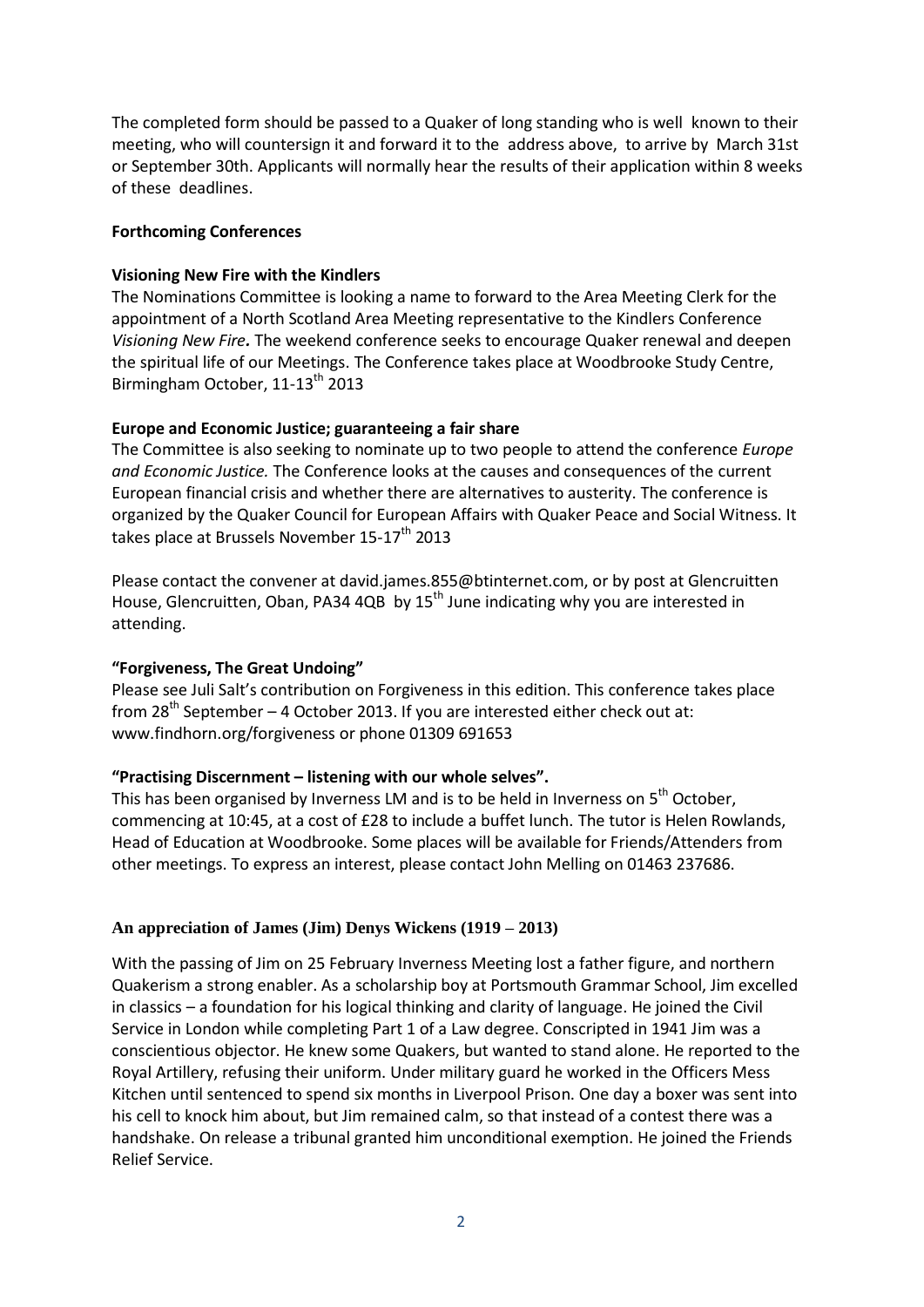At the end of the war, being barred from the Civil Service, Jim found Youth work on Tyneside. Now a Quaker, he met Jo in Newcastle Meeting and they married in April 1947. Theirs was to be a partnership of nearly 66 years characterised by reasoning straightforwardness.

After he had completed a Sociology Degree the couple moved to Hertfordshire in 1951 where Jim lectured in Social Sciences. He set up a Personnel Department for Marconi in Hatfield before becoming a Personnel Manager with English Electric, which took the family to Yorkshire. After the disruptive takeover of EE Jim joined Sun Alliance Insurance as Group Personnel Manager based in the City. A younger colleague writes "Jim was brought in to modernise….highly intelligent, ethical and enlightened, he wanted to make Sun Alliance an exemplary employer…to a large extent he succeeded….he gave us the space, the development opportunities, and sometimes the protection to flourish and innovate".

Retirement in 1982 gave him the opportunity to widen his interests and his reading. He and Jo travelled extensively. Two years later their move from Guildford to Fortrose brought them close to family. It opened up nearly three decades of committed Quaker Service in the north. In Inverness Meeting Jim is remembered as an elder for his wisdom in ministry, his guidance over business, and his understandings of the New Testament as revealed in both Teenagers Classes and Adult Study Groups. An attender recalls "The Children remember him very fondly… I remember some excellent evenings with him looking at the synoptic gospels….he was very special". Jim served successively as Clerk, Treasurer and Librarian.

Jim and Jo developed and maintained contact with many isolated Friends and enquirers across the Highlands and Islands. They assisted small groups sustain regular Meetings for Worship in Skye, Orkney, Shetland, Lochaber (now at Port Appin), the North West mainland and at times in both Caithness and Harris. A corner-stone to their activities was the week long Pastoral visitation across the region which they undertook joyfully each year into their late eighties. At the height of the Orkney crisis when the children had been removed from their homes, Jim and Jo set out each Monday from Fortrose to bring succour to the families. In the absence of understanding support from Friends House the sharing of their experience through Inverness Meeting led to wider comprehension among Friends of the upheavals the parents were experiencing.

Jim encouraged those he thought could offer more. His understanding of Christianity, his knowledge of Quakerism and his qualities of humility and integrity in life are a beacon to us all.

the elders – Inverness Meeting

#### **Meeting for Sufferings, London, 13 April 2013**

'what does the Lord require of you but to do justice, and to love kindness, and to walk humbly with your God?' (Micah 6.8)

This report focuses on just one item of the Meeting for Sufferings agenda. I realize this means passing over other real concerns that were brought to the meeting – not least welfare reforms and cuts – but the subject is difficult and concerns an important area of Quaker work.

#### Boycott, divestment and sanctions: Israel/Palestine

In April 2011, on behalf of Britain Yearly Meeting, Sufferings asked 'Friends throughout Britain Yearly Meeting to boycott settlement goods, until such time as the occupation is ended'.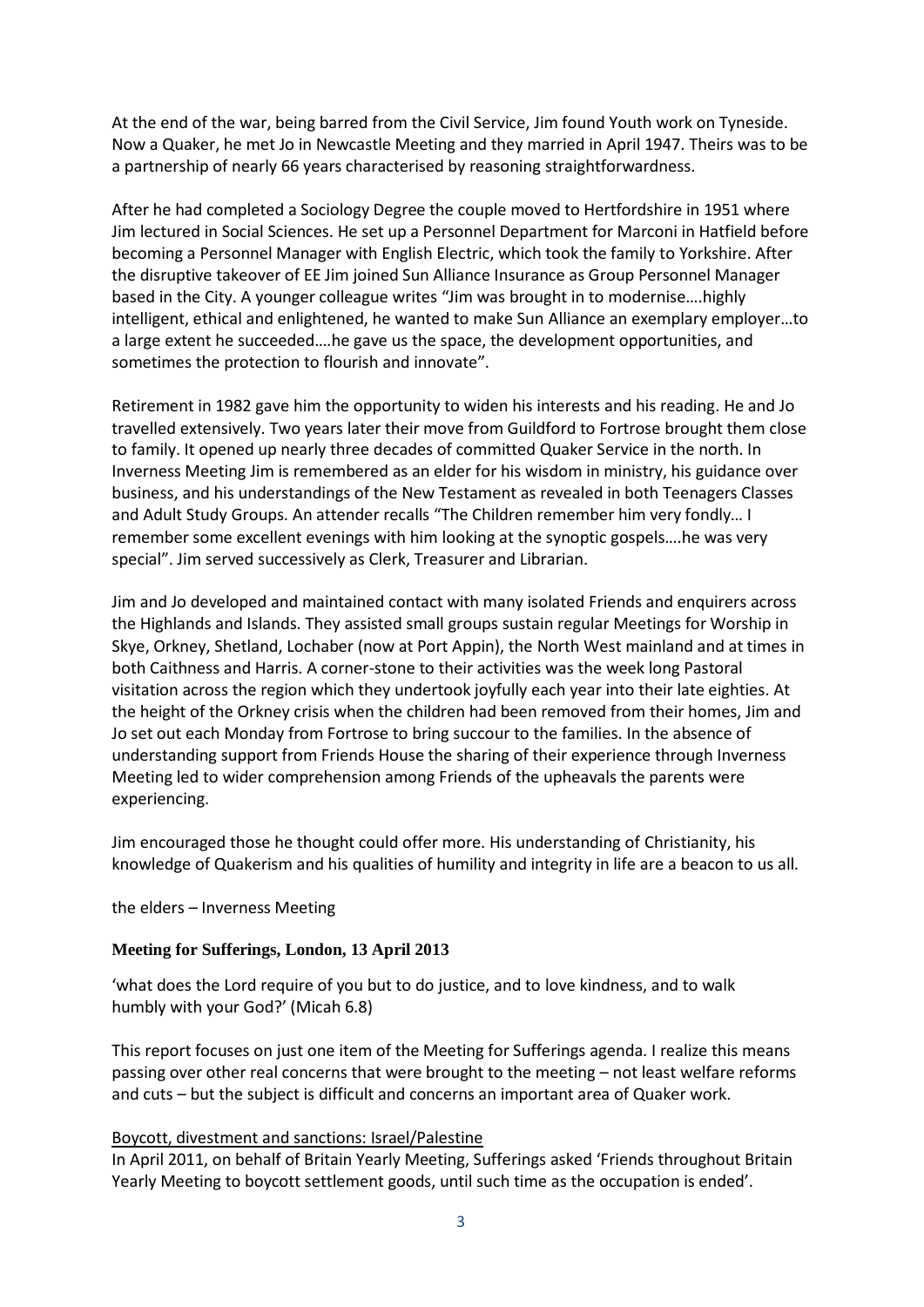Settlement products, originating outside the internationally recognized border of Israel, may be labelled as originating in Israel, and this makes it extremely difficult for us to know, if we buy something from 'Israel', that we are not supporting illegal settlements. To help us with this, Quaker Peace and Social Witness (QPSW) has prepared a briefing for Friends on *Trade with Israeli settlements*, which explains the situation and attempts to name some products and companies associated with the settlements. However, some area meetings have recently sent minutes to Meeting for Sufferings raising the possibility of a boycott of Israel as a whole, as being more effective than the current piecemeal approach.

MfS agenda for April 2013 proposed time for 'reflection and preparation' around this issue, with a view to consulting with area meetings and others before returning to make a decision in October. However, in light of a wealth of ministry heard in a gathered session, the discernment of the meeting was that the decision of April 2011 still feels right today.

Before the meeting I wondered whether to some extent Friends were being cowed by the possibility of retaliation against a boycott. My feeling now is that in the discernment of the meeting – greatly helped by briefings from staff – a confrontational stance would also be a kind of failure. Some of the key features of this discernment were:

- **a concern for truth**: the present limited boycott is based on the truth of things (according to internationally recognized definitions); it upholds a secure basis for Israel to coexist in the world
- **fresh memories**: for many in Israel, twentieth-century history feels very recent, even present; one Friend hoped that we might avoid using the term 'boycott'
- **no harm**: the alternative of a full boycott would be confrontational and alienating and would risk doing more harm than good – to Friends' 'principled impartiality' and witness, and to the Ecumenical Accompaniment Programme in Palestine and Israel (EAPPI), and to partner organizations
- **justice**: the present approach appeals constructively to a principle of 'trade justice'
- **'supporting Israel or supporting Palestine?'**: sometimes it might seem that we are accommodating Israel – even out of fear – at the expense of Palestine; but as one Friend recounted, 'Do you want to be right or do you want to be effective?'
- **Israel and South Africa**: Israel has been compared to South Africa 'boycott worked there, so it will work here' – and there are many, especially in Palestine, that do call for a boycott. However, the consensus within Israel-Palestine is less strong than it was in South Africa, and the situation is different.

Although the Sufferings minute on this item does not call for wider consultation, there may be some meetings that still wish to be heard. The minute encourages Friends to be active, but asks area meetings only for news of actions in which they are involved. There are a number of ways in which a limited boycott can be supported and developed:

- **individual choices**: my own feeling is that the onus is primarily on Israel for clear labelling; insofar as this does not happen, and if I am not sure about it, I will avoid produce from Israel
- **UK government**: the UK government is considering action to ban trade with illegal settlements
- **European level**: there is work being done to ensure that produce from 'Israel' is correctly labelled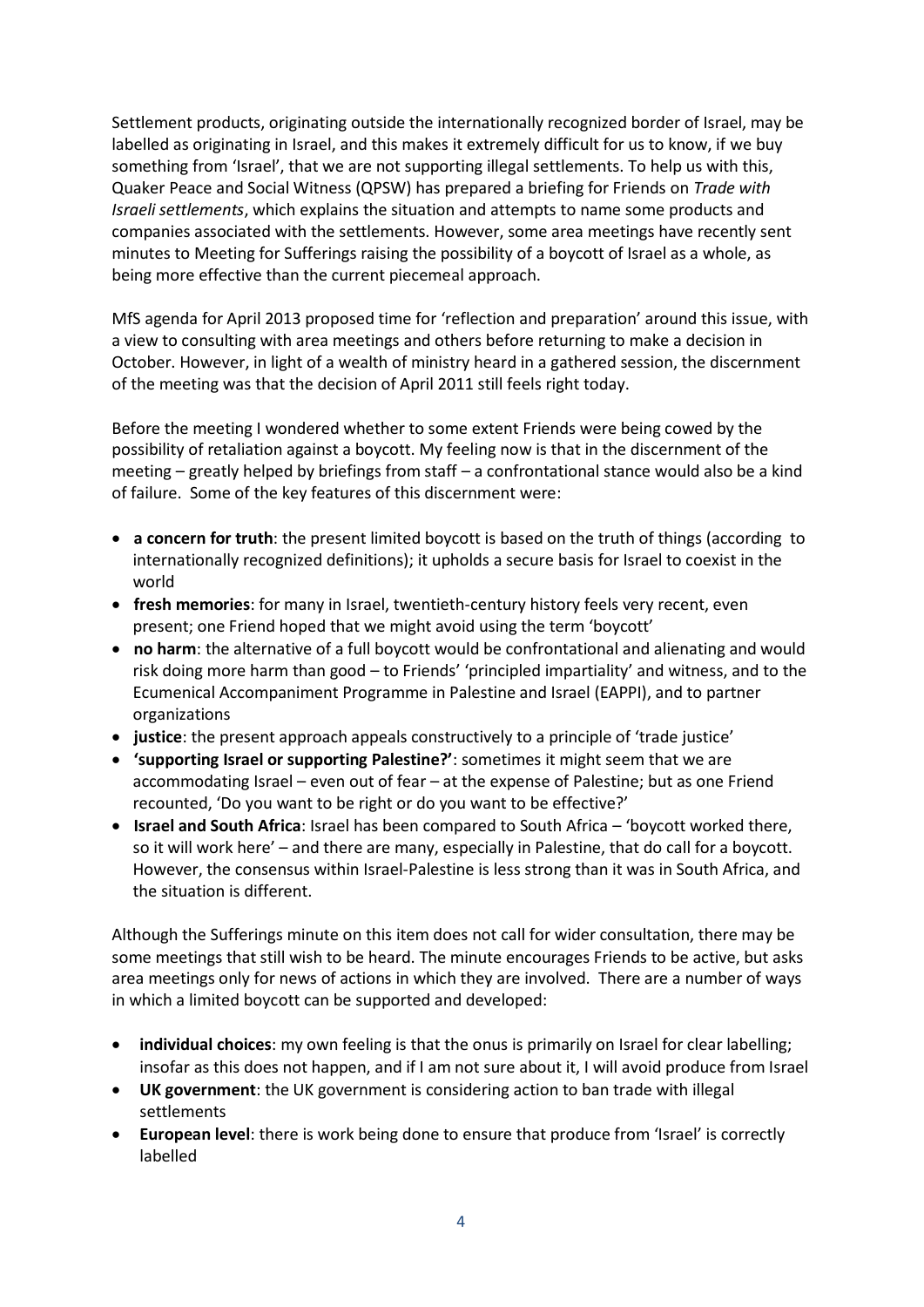**United Nations**: as a member state, Israel has a duty to submit an annual human rights report; for the first time in the history of the UN, this state recently declined to submit a report

The door is open for area meetings to share their discernment with others in the yearly meeting.

David Sanders Skye Meeting

# **Area Meeting held at Thurso on 5 th May 2013**

About 20 Friends and Attenders were present for our Area Meeting for Worship for Church Affairs; this is a mouthful which reminds us it is not just a business meeting. Sometimes we are in need of this reminder. We were not always good at upholding our clerks on this occasion. Friends present represented 7 meetings. Just Kinlochbervie & Stoer, Elgin and Nairn were not represented, but remember two of these meetings are tiny.

During our opening worship we gave thanks for the life of Jim Wickens and heard the introduction to the chapter "Faithful Lives" from QFP. Later we heard a tribute from Michael Otter of Kinlochbervie and Stoer LM to Jim Wickens and the part he had played in the establishment of Ullapool Meeting.

We were delighted to receive two applications for membership We asked nominations committee with help from Elders and Overseers to tell us more about the posts in NSAM, so as to encourage offers of service from members and attenders who are not currently involved. A revised offer of service form is being drawn up by the Nominations Committee alongside a document outlining the posts at NSAM.

We appointed Peter McCaffery of Aberdeen Local Meeting as clerk until December 2014. For other appointments please see the minutes.

Diana Brockbank gave her usual lively report as our Representative on Quaker Life Rep Council. She emphasised that nomination should be the concern of all members. We need to identify our own gifts and those of others. When we find it difficult to fill a post we should examine the roles that we have in place. We also enjoyed a report on Meeting for Sufferings by David Sanders who departed from his usual format to devote the whole time to the consideration of the question of the boycott of Israeli settlement produce, and subsequent discussion with the Board of British Jews.

General Meeting has reminded us of the working group established several years ago because of Quaker interest in the Ury Estate which lies near Stonehaven. It was the family home of the Quaker Apologist, Robert Barclay. Pamela McDougall, convenor, reports that the estate has recently been purchased by a local landowner. When the economic situation is favourable, he plans to create a hotel from the ruined mansion house, along with other residential and leisure facilities. Pamela is maintaining contact with him, and he is interested in co-operating with us to create a walk to the mausoleum where Robert is buried along with other Barclays. Our representatives on the group, Eva Deregowska and Colin Millar, have indicated their willingness to continue to serve.

Under any other business Alex Page explained his dream of creating a Quaker History Search Engine on the web. He has already discussed this with Ben Pink Dandelion of Woodbrooke QSC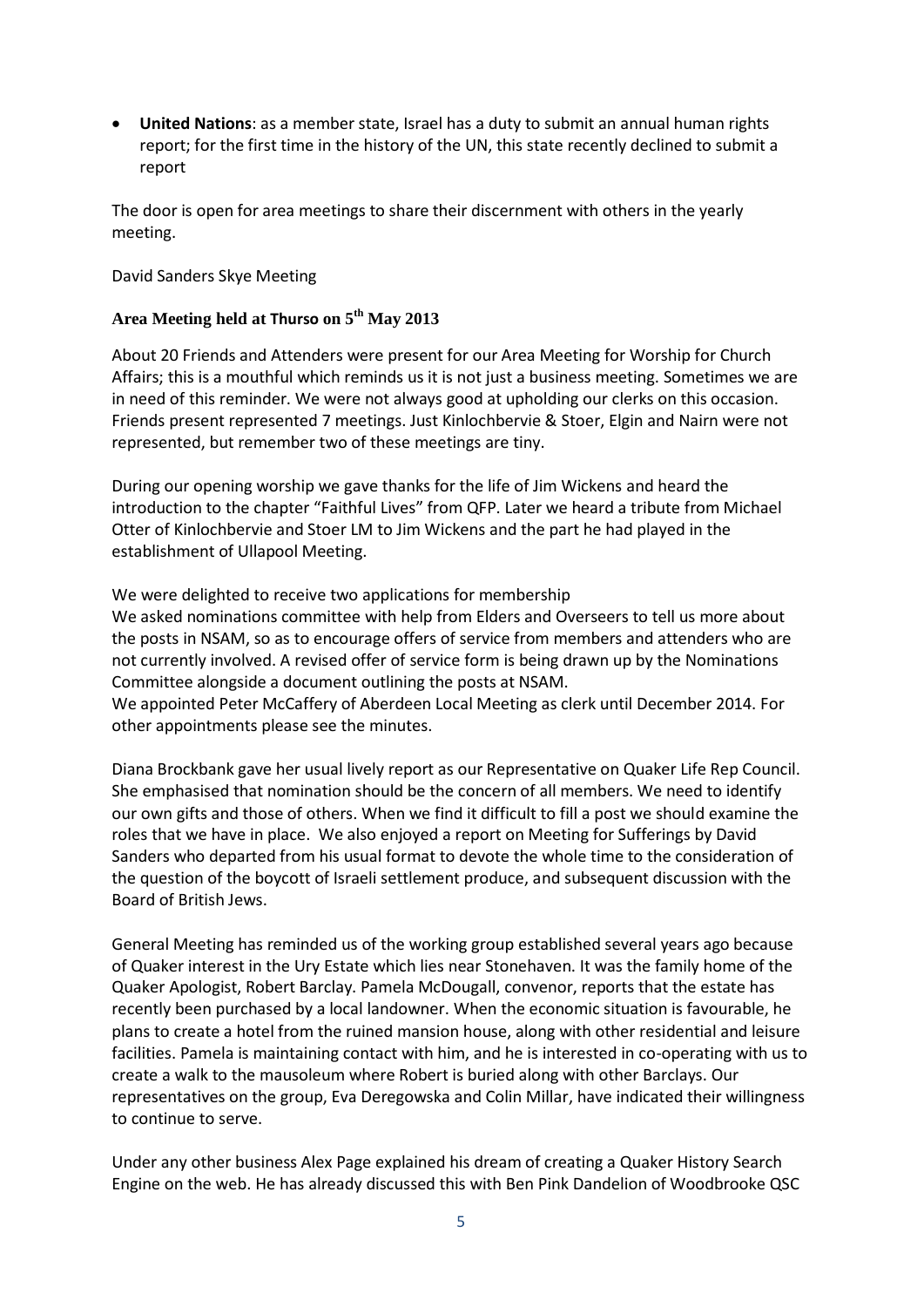who is encouraging, and has suggested applying to the Joseph Rowntree Fellowship for financial support to undertake this project. Alex needs the support of Area Meeting to further his application. We had some difficulty in envisaging what this involves, so appointed a group to clarify the proposal by discussion with Alex. A short description of this proposal is to be available for circulation prior to the August AM.

Dates for North of Scotland AM in 2014 15 February 2014 Forres 17 May Lochaber and Lorn

Depending on availability of Pluscarden our residential AM will be held on one of the following weekends, 22-23 or 29-31 August or 5-7 September. 8 November 2014 Aberdeen 14 February 2015 Inverness

The venues of forthcoming GM in the AM minutes were incorrect . The correct ones are as follows;

8 March 2014 - West (already agreed) 14 June 2014 - South East 13 Sept 2014 – North *nb we are the hosts!* 15/16 Nov 2014 - West 7 Mar 2015 - East

Caithness and Orkney Friends looked after us superbly, organising our time together, with warm hospitality and delicious food. We all benefitted. If you did not come to Thurso because of the cost of travel and accommodation, we missed you, and to this end we discussed the fact that we are not using all the funds we have at our disposal in the North of Scotland Quaker Trust. As a charity the NSQT is meant to spend is income on charitable purposes rather than accumulate it, and it can reimburse the Area Meeting for travel claims made to Derek Mclean, the Area Meeting Treasurer. If we all claimed all travel and accommodation costs associated with our travelling to AM this would do away with the situation where so often those of us who have greatest need are most reluctant to claim. Those of us who really don't need to claim our expenses can then feel free to re-donate the money to another Quaker cause or our own meeting as needed. Please realise it is our responsibility to take part in business meeting. Our area meeting is enriched by your presence. It is also enriched by travel to attend Yearly Meeting, or courses for instance at Woodbrooke, Charney Manor, or Swarthmore. Consider if you could go, or who else in your meeting needs some encouragement to help use these funds so we all benefit!

Mary Dower, Aberdeen Meeting

# **Travelling in the Ministry. Or: Oh what a wonderful week-end we had.**

Thurso here I come. I caught the train from Inverness by the skin of my teeth (some were not so lucky) and had time to relax, wandering the shore, looking in rock pools, dreaming, before going to Peggy and Mike's for reunion of North of Scotland Quakers, chat, supper ( yummy thanks), and … " Diana; will you do an epilogue?" "Eh?" "I've picked out some passages for you to choose from". "OK then". I must be getting a name for . . . something ! How appropriate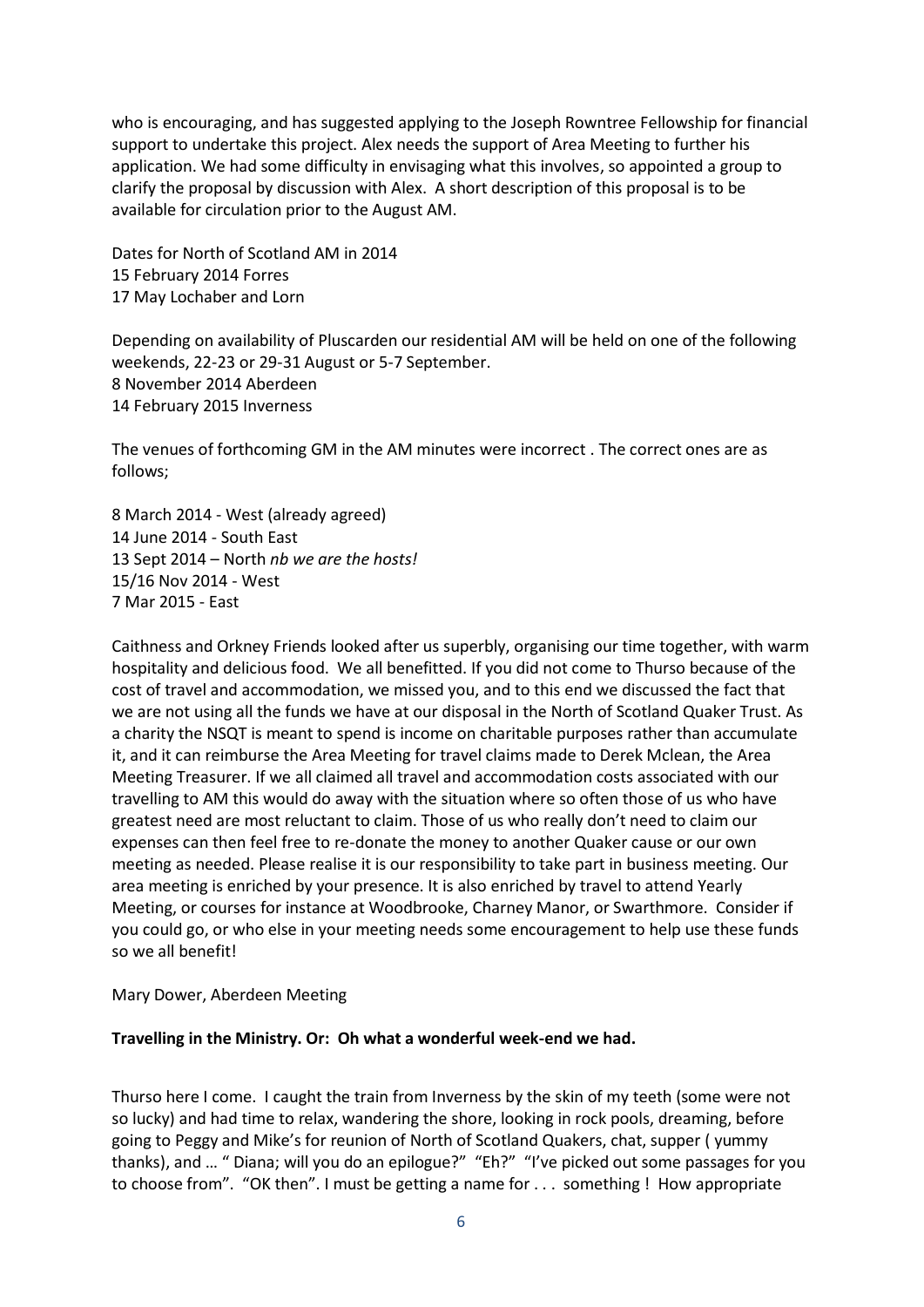that I would be reporting on Quaker Life Rep. Council where we had been talking about acknowledging our gifts and using them in service to the Society of Friends.

Saturday for me started with a quick run to the beach, a Quakerly breakfast at the B & B and a sociable walk near the river to our meeting place.

After lunch some of us discovered a little about AVP … "er what?"… "Alternatives to Violence Project", thanks to Phyllida and Mary, then I was off to the beach again. Others visited Phyllida's bee garden. Mal created a super supper for us and afterwards I did not offer a wee experience of "finding our gifts"! That was a pity, but I had lost my oomph. We happily sat around and blethered. If anybody is inspired to try the exercise I can send you a copy.

Sunday morning saw some of us at an Elders/Overseers meeting. For me this was a deep sharing, which I find harder to get in a telephone conf. Meeting for Worship seemed to follow on our theme of caring for each other.

After an early lunch and departures I was whisked off to visit with Phyllida and Tom, together with Sandy who was later to catch the ferry to Orkney. I had a walk ( and got a bit lost) we had a quick trip up Dunnet Head in the mist and wind, on to John O' Groats, a wonderful supper and back to my B & B.

My personal journey was topped by a one to one tour at Forsinard RSPB reserve, "The Flow Country". I heard about the work removing acres of non native trees to restore the internationally important blanket bog and saw at close up some of the wild nature that lives there. This visit was a dream come true for me.

I do so appreciate meeting in this way with Friends from our Area Meeting and thanks to all the hard work that went into making it possible.

Diana Brockbank. Forres Meeting

# **Outreach Conference January 2013: Reaching in, Reaching out.**

It was most definitely not a fix. When I brought the matter of a finding a name for the Outreach conference to the nominations committee it did not, even for the tiniest fraction of a nanosecond, occur to me that I was in any way at all suitable. Unfortunately I was prevented from attending the following telephone conference, and was rather taken aback to find that my name had been put forward. After some reflection, I decided that maybe Outreach was something I needed to feel more comfortable with. The nominations committee is not there just to consider the names of those who might already be suitable for a given job or event, but to offer us opportunities for spiritual growth in ways we might not have considered ourselves.

The conference was held at High Leigh Conference Centre during a very snowy weekend that prevented many Friends from attending. It was organised in response to Quaker Life Central Committee's request for an opportunity for Friends to share experiences of outreach as well as learning about new approaches.

The theme – Reaching in, Reaching out – recognises that unless our meetings are thriving and spiritually healthy we have nothing to offer in outreach, and as much of the time was devoted to how we can strengthen our meetings as to reaching outside.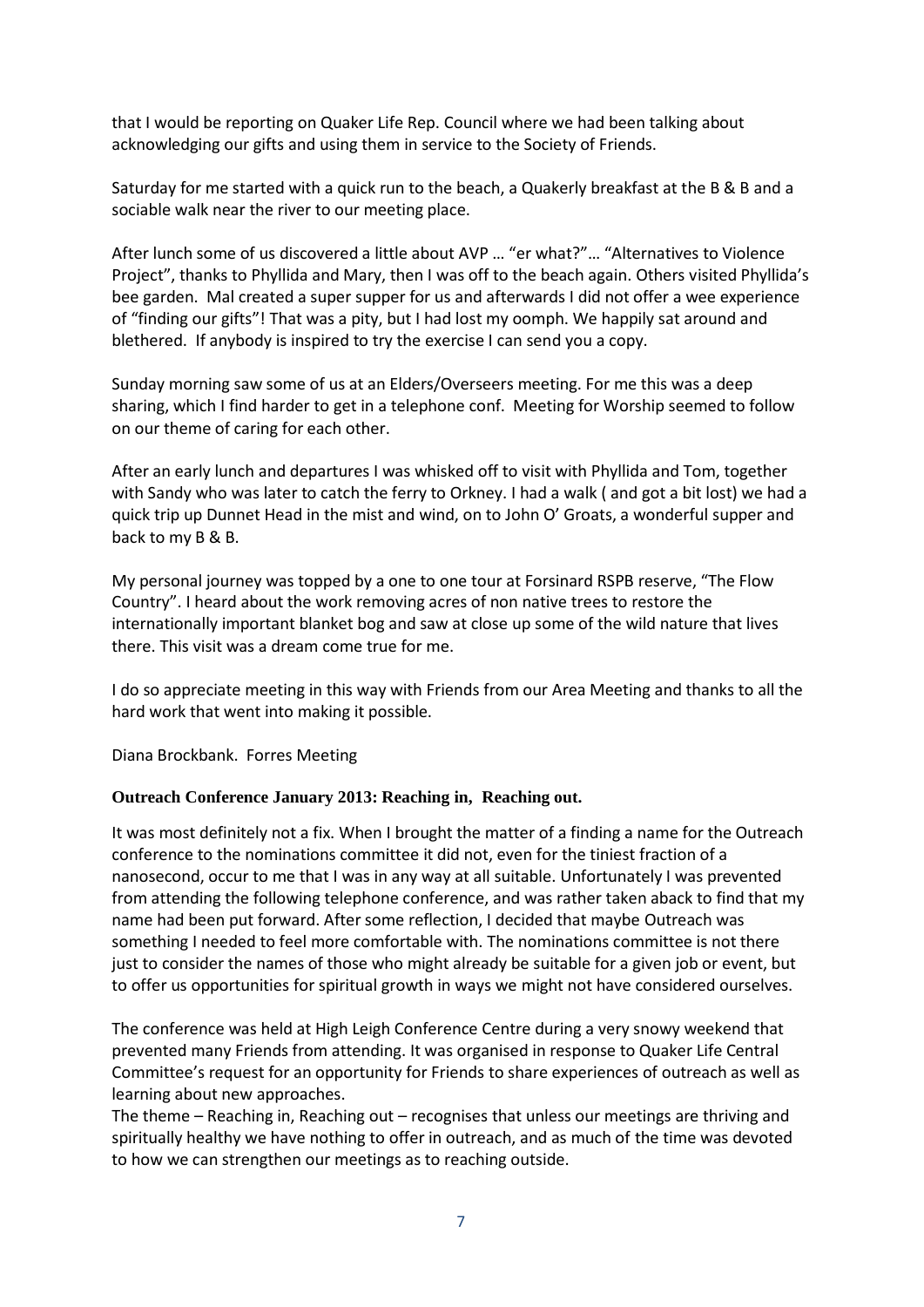The conference did not promise to provide all the answers. Head of Outreach Alistair Fuller sees his role as collecting all ideas about outreach rather than providing the answers. He likened his response to questions to that of the doctor in Reginald Perrin ('Yes, I get that too. What do you think it is?)

#### **Reaching in – our meetings**

Many of us know how much our young people value Quaker youth events, from Link Weekends to Shindig to JYM, and the sense of excitement and celebration which accompany them but may be lacking at the adult events. What can young friends teach us? Siobhan Hare described her experiences of Young Friends General Meeting and how their openness to change has contributed to the spiritual life of the meeting. Examples include reducing the number of jobs (apart from appointing an events co-ordinator for fun events), reducing the amount of business (six business sessions of at least an hour one weekend were drastically distilled, saving much energy and frustration), and more spontaneity (doing things on the spur of the moment, such as to joining UK Uncut in occupying a branch of Barclays). She urged us to see everything as being part of the spiritual life of the meeting and not to put a barrier between its the spiritual and practical aspects. Although admitting she was not a gardener herself, Siobhan used a metaphor she thought would resonate with her audience and likened running a meeting to gardening  $$ tinkering, pruning, grafting, getting your hands dirty, and also knowing when to let things happen.

Home groups afterwards considered what makes a healthy meeting and what being a healthy meeting enables us to do. Signs of a healthy meeting include: rooting all we do in worship; eldership, discipline and guidance in the life of the meeting; the ability to embrace/cope with change and deal with conflict, creating opportunities to share our stories and grow in faith and understanding; being outward facing, and enjoying food and fellowship. (Shared meals are popular with Quakers and often mentioned in the context of creating bonds and a sense of community. This puzzles me, as I have never been able to do the following three things at the same time: 1) eat, 2) talk, 3) enjoy the food!). A healthy meeting enables us to: be more visible; develop our gifts and ministry; grow in faith, understanding, fellowship and witness and to effect change locally, nationally and globally – but also to experiment and take risks, to 'get out of the house' and not be too bound to Sundays. Rosemary Harthill, another very lively and engaging speaker and our 'wandering and wondering reporter' went round the home groups and brought together our thoughts on healthy meetings. She drew our attention to the fact that we'd been concentrating on theoretical concepts rather than practical ideas, and compared our approach with early Quaker outreach. Early Quakers would go out to where the people were rather than waiting for enquirers to find their own way to meetings. They also had many more distinctive signs of their faith (eg regarding oaths, tithes, thee-ing and thou-ing, and later, dress). These can be considered a form of outreach but is this relevant to us today? I don't know (and we wouldn't all agree about it anyway) but sometimes (notwithstanding my success at playing 'spot the Quaker' when getting near a new meeting) I wonder if perhaps Quakers should be as distinct in society as the newly converted Thomas Elwood was ('What Tom, a Quaker?') when he refused to doff his cap or bow in 1659. Can anyone tell whether we really are 'simple, radical and contemporary', as the poster says? I have not been brave enough to wear an 'I'm a Quaker, ask me why' badge, but I will talk about being a Quaker when the opportunity arises.

There was a choice of activities on Saturday afternoon. I chose to sample the 'Becoming Friends' course. As most of you know, this is a paper or online course designed principally to help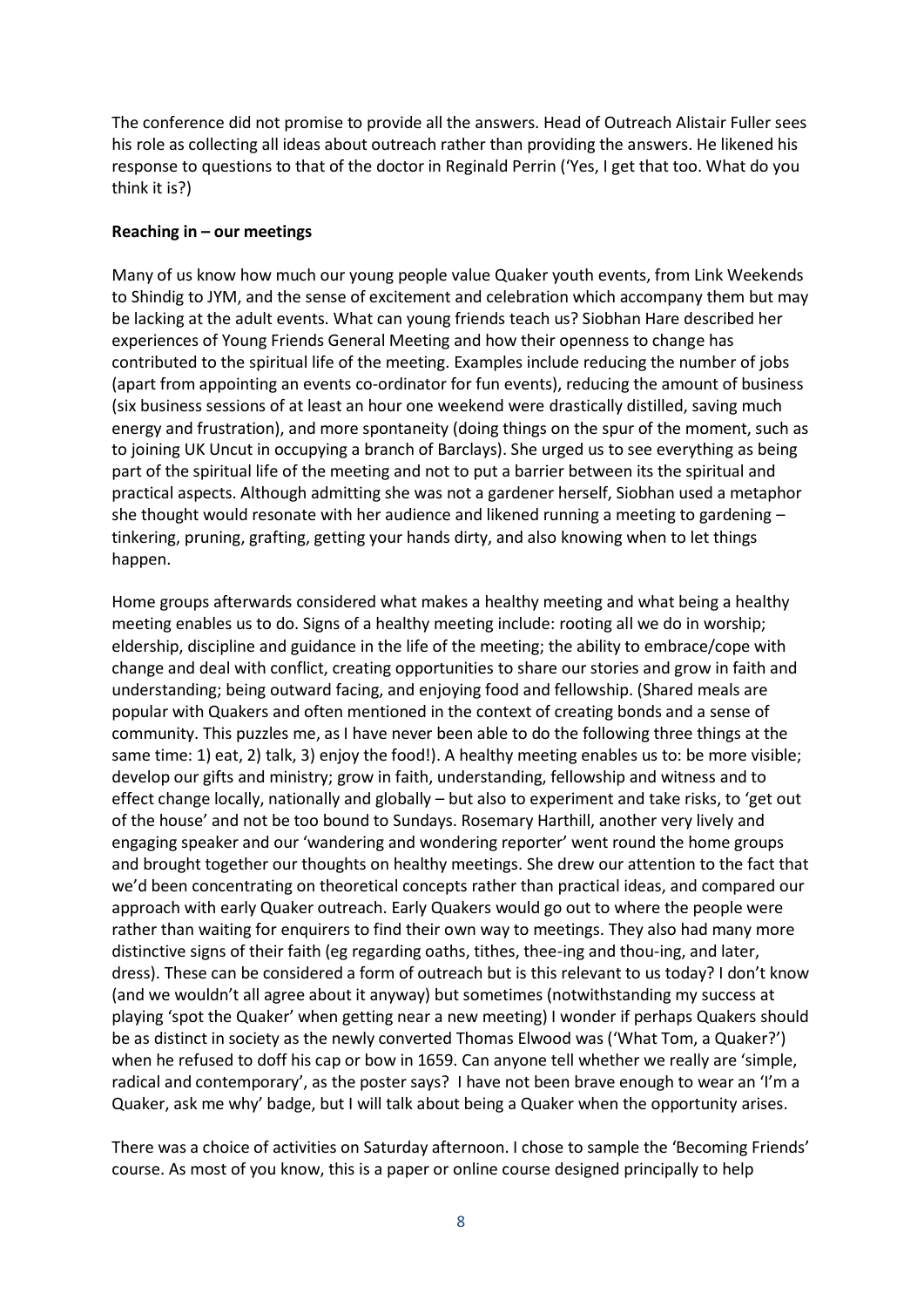enquirers understand Quakerism, but is also useful for more experienced friends to fill in gaps of knowledge left when learning by so-called osmosis. One of its benefits is that it encourages connections. Enquirers can be paired with a more experienced companion friend and join in the online forums[. http://www.quaker.org.uk/becoming-friends.](http://www.quaker.org.uk/becoming-friends)

### **Reaching out - welcoming the stranger**

Some friends had spent the Saturday afternoon session putting together a humorous sketch demonstrating how not to treat enquirers. The fictional Little Caring Meeting avoided actually engaging with new enquirers by burdening them with leaflets and obscure Quaker acronyms. This was followed by group discussions about how we welcome enquirers in their first week, month and year. Throughout, we need to be living examples of Quakerism, and to remember that welcome should be part of the meeting's culture and not just the responsibility of a few, although elders and overseers will take on a welcoming role. The first weeks require sensitivity, gentleness and warmth, avoiding asking too many questions but helping visitors to understand what is going on. During the first months we should maintain a continued and consistent welcome, involving new attenders in the wider life of the meeting, including social events and providing opportunities for learning. The question of membership could be raised in the first years, along with an introduction to wider Quaker groups and structures; and to consider the attender's gifts and insights.

# **Reaching inward to reach outward**

Recording clerk Paul Parker (aka 'the Whoosh man' after the Whoosh threshing meeting in July last year at Woodbrooke, which explored the energising and renewal of Quakers in Britain) spoke about vibrancy in our meetings. Visiting many meetings, he gets the sense that Quakers may be on the verge of going 'whoosh' because we can potentially offer something many people are looking for in the  $21<sup>st</sup>$  century, such as our experience-based religion, values and a sense of community. We have distinctive things to say on matters such as sustainability, same sex marriage, peace and equality. He was encouraging about low numbers (at least the tabular statement shows we're not declining as are some other churches, although the ratio of members to attenders is falling) and pointed out that our meetings must already have some vibrancy, otherwise we would not go to them. Outreach is possibly not now such a dirty word as it was 20 years ago. Although we do not evangelise like our church planting Kenyan Friends, maybe we're not actually hiding, and that's a good start! He asked whether we were ready for the  $21<sup>st</sup>$  century – and yes, that includes social media. Quakers tend to feel we don't really like them (even though several parents confessed to having Facebook accounts in order to keep an eye on what their children were up to. Flashmob MfW anyone?) Another issue we cannot ignore is our restricted demographic (interestingly, Quakers used to be concerned that their message only appealed to the working classes). A radical welcome would include those who are not like us – but are we prepared for our meetings to be changed by different people? He encouraged us to be more experimental in our approach to outreach, for example meeting at different times, sharing meals (again), or bringing a friend to meeting. We have to accept that some things don't work, but the important things is to try. Outreach is not, however, about watering things down to make them more accessible. Being faithful is a hard discipline.

The conference did not completely remove my discomfort about the word 'Outreach' (French Quakers say 'rayonnement', which is much nicer) but I left feeling that there were things that we and our meetings can do to raise our profile. Attending to inreach and knowing each other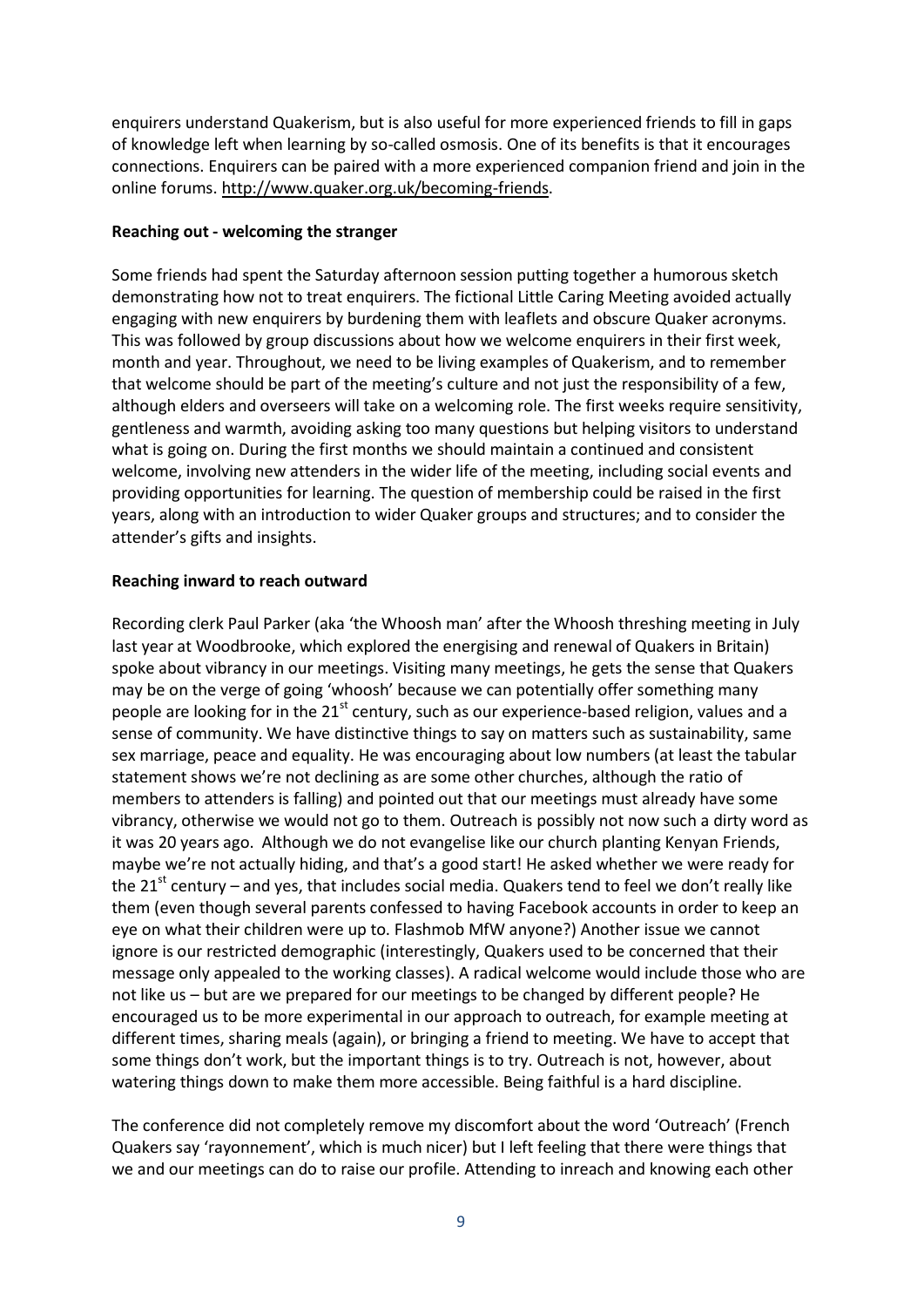better in the things that are eternal, sharing activities and having fun, making sure that any visitors are looked after, and speaking out in our communities and to the world about current issues. If, as the 'Whoosh' conference suggests, Quakers are at a transitional moment where our message speaks to turbulent times, maybe all we need to do is light a few more sparks….

Jane Palmer Aberdeen & Banchory Meetings

# **Forgiveness**

In 1999 I was able to attend (I worked for my tickets) most of a conference held by the Findhorn Foundation on Forgiveness. The conference opened with a quote "*He who seeks revenge digs 2 graves".*

This conference had a resounding effect on me. I noted that the best teachers on Forgiveness have had much to forgive, and it was not always easy.

The speakers whom I remember best from that time were Pastor James Wuye, and Imam Muhammed Ashafa, from Nigeria. I just Googled "Pastor James and the Imam" as I couldn't remember names and there is loads about them.

It was said of James Wuye that *"his hatred for Muslims was without limits. He hated seeing people being intimidated and abused, so when Muslims were blamed for inciting a violent conflict in Kaduna, he immediately volunteered to lead a reprisal attack. He lost his right arm during one of the battles against Imam Muhammad Ashafa's militant group, increasing his vengeance and deep hatred for Muslims in general and Ashafa in particular."*

Briefly – leaders of the various parts of their community were brought together by UNICEF, to ask them to encourage child immunisation. They became friends and so a long lasting, worldwide programme on Forgiveness was born.

Another Conference entitled "Forgiveness, The Great Undoing" takes place from 28<sup>th</sup> September – 4 October this year. It's not cheap but if you are interested either check out at: [www.findhorn.org/forgiveness](http://www.findhorn.org/forgiveness) or phone 01309 691653.

*"To Forgive is not to be altruistic. It is the best form of self –<i>interest"*. Archbishop Desmond Tutu

Juli Salt Forres Meeting

# **Spiritual growth and How do the jobs get done?**

I have my Quaker Life Rep. Council hat on again. At our last meeting the theme was nominations; a (maybe) new look at how we can and want to do it. Actually the main theme was: Spirit given gifts. In an exercise we explored things from our lives that we enjoy, have enjoyed and or feel have been particularly meaningful in some way. Two that I chose were:

- 1. I was told that when I was very little I said, of the rough area at the bottom of our garden, "Isn't God kind giving us dock leaves with nettles".
- 2. Training I have had in acting over many years now, and especially my love of clowning.

In threes we each chose one to talk about while the other two wrote down qualities, skills, talents, abilities we perceived, then gave the paper to the speaker.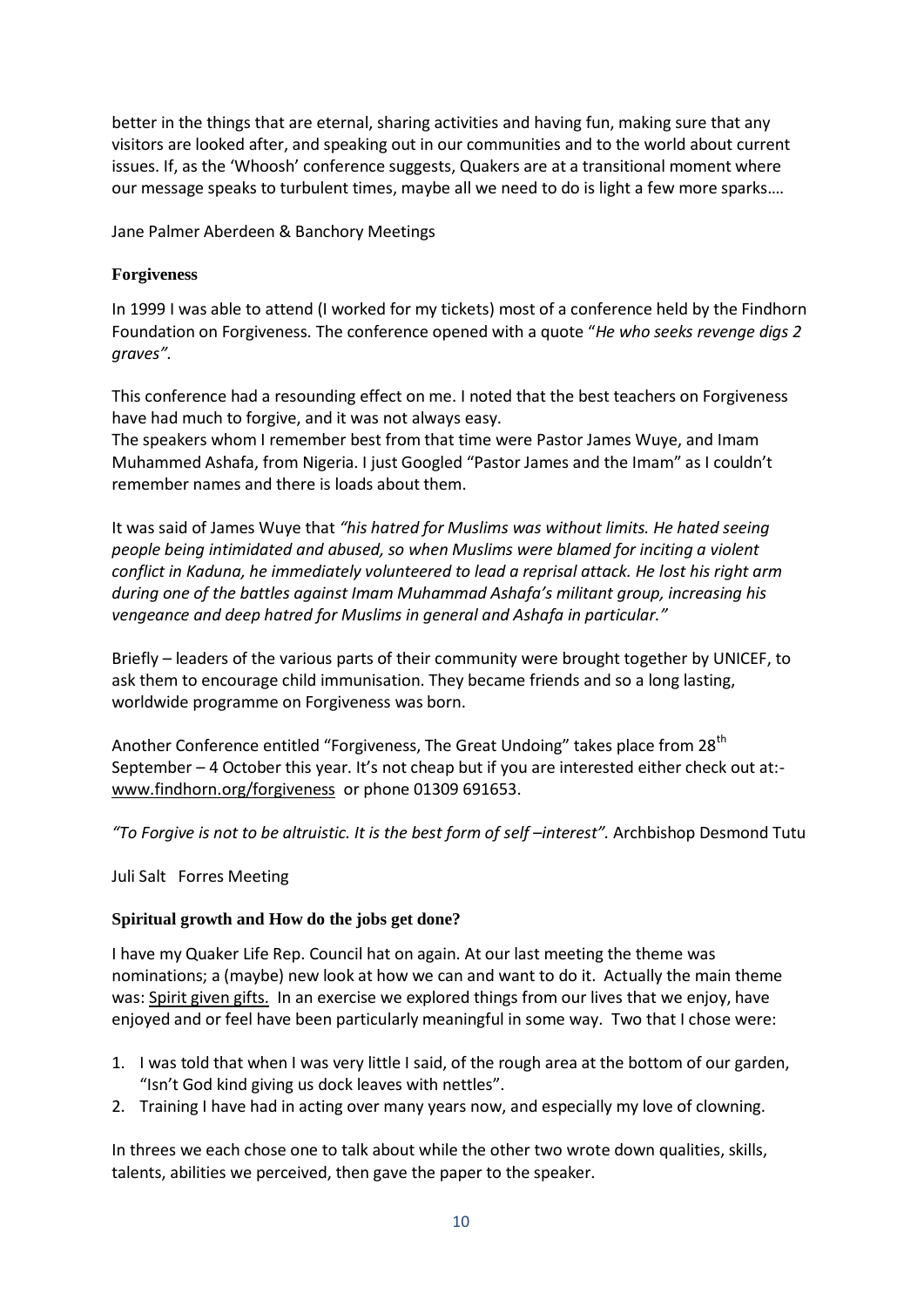We all have gifts. Let's identify them in ourselves and in each other.

The contributions from our speakers and the work we did in small groups emphasised how Nominations could (and should) be a process of sharing and developing spiritual gifts rather than simply filling job vacancies. Understanding this can have a transformative effect on the spiritual lives of individual Friends and our meetings. It of necessity involves the whole meeting as it can only work if everybody has the same understanding of what we are aiming to do.

Also, might a job be organised around a gift which has been identified? We were given an example. To a fairly new attender: "We see you are a great organiser. Would you take on making a proper tea rota for us and see it works?" "But I don't know people" "Ah! What a wonderful way to get to know them. We will help if you need it". After thought she agreed and quickly became more integrated in the meeting.

"Gifts help us to bring work and love together – AND there is only love". Gifts are a way of carrying love into the world and of loving ourselves.

One idea I have is that at local meeting level we could identify gifts and pass them on to the nominations committees. For example we might tell Area Meeting noms: "D. is an excellent communicator and makes us laugh". "A. has great computer skills and is deeply into Quaker history". "S. is a super odd job man and has electrical skills and certificates so we can use him legally".

Of course it is not only jobs to be done but, for example, who might be interested in a tapestry week-end if we are invited to send somebody. I was fascinated by another way of getting clerks for a meeting:

Clerking: 2 year appointments in 4 lots of 6 months. So for Friend A:

- 1. A. is assistant clerk to B.
- 2. B. is assistant clerk to A.
- 3. C. is assistant clerk to A.
- 4. A. is assistant clerk to C.
	- A. has done 2 years; enter D.

One meeting that has used this system said that Friends who had been total "No thank-you"s have since accepted, enjoyed doing it, and most people in the meeting have taken a turn, to the huge benefit of the overall life of the meeting.

Now for our next QLRC rep. I have written a lovely description of what the job looks like to me! Here goes.

Diana Brockbank Forres Meeting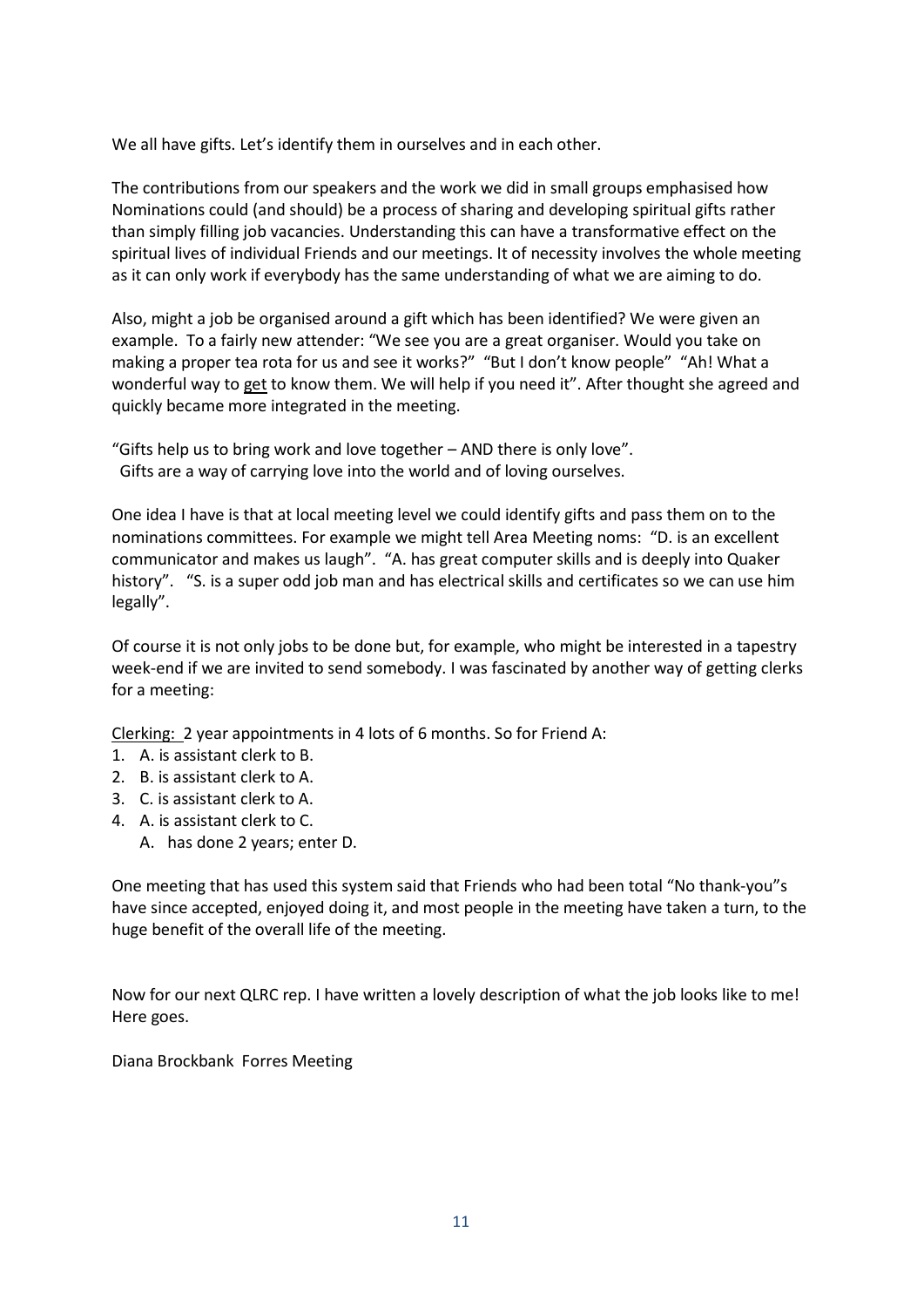### **Quaker Life Rep Council**

"What's that? Where? Oh crumbs it's an awful long way ".(Woodbrooke Quaker College in Birmingham). I phoned my sister-in-law who had been a rep. from St. Albans. "Oh DO "she said; "you'll meet so many lovely people and learn such a lot about what is going on in Quakers".

The first time I travelled down on the Friday start of the meeting. I was exhausted. Now I spend a couple of nights with somebody down South beforehand and arrive rested. There are around 100 of us meet there including the staff, but no "strangers". The first time I went, I knew literally nobody and still felt at home, though it was all rather confusing. The meeting is very much a 2 way process. We are asked to send in news from our Area meetings beforehand. This may be new happenings; responses to a questionnaire perhaps, or views on a particular subject. I have made myself a list of people in the AM who are, hopefully, interested and/or contact for their local meetings, so all meetings are covered. Personally I like to receive chatty letters or emails. It makes me more inclined to read and relate to the info, so that is what I tend to do. It means I enjoy it too and have email friends around the north of Scotland, most of whom I have met at least once.

The Q.L.Committee uses our responses to find out what is happening Quakerly around Britain and this information is used in and for the work they do, as well, of course, as what comes up in discussion. In turn, they offer us info. on what is going on centrally and how they would like us to relate to it. We are given suggestions of how we can feed back to our AMs. A really brilliant suggestion I picked up is to just pick out 2 or 3 things that really interest me to tell people about. Something I am excited by myself is more likely to inspire others. My own way of doing this is using my acting ability at AM. Maybe involving those present with a wee activity. I use as a base the report I am sending to "The Northern Quaker". We also get a crib sheet after the event with ideas to help us bring back the good news.

In the meeting we belong to home groups of around 10 people including a member of staff, with whom we meet probably 3 times to discuss a particular topic; try out a new activity; give feedback. These are interspersed in the main sessions of info and theme subject; eg eldership; re-awakening spirituality; service with a smile. It is really valuable having people from "up here". Some people think that travelling an hour to AM is a terrible long way!

I have got to know some lovely people and it is great to meet so many Quakers. I have been amazed at what is going on in our society and how we can all be a part nationally. It is the lives of our local Meetings that "Quaker Life" is about. It includes Pastoral care; Wardenship and Employment; Children and Young People; Quaker Life network; care of Swarthmore Hall; the Library in Friends' House; Outreach; and the bi-monthly magazine "Quaker Voices". I have found that I want to read (much of) "The Friend"; also "Quaker Voices." It is great that the rep. changes every 3 years so more and more of us get inspiration, information, knowledge and contacts.

Oh! And it is wonderful to be away with no household responsibilities, in a warm place in gorgeous grounds and excellent food which I do not prepare, cook or clean up after! Wow!

Diana Brockbank. Forres Meeting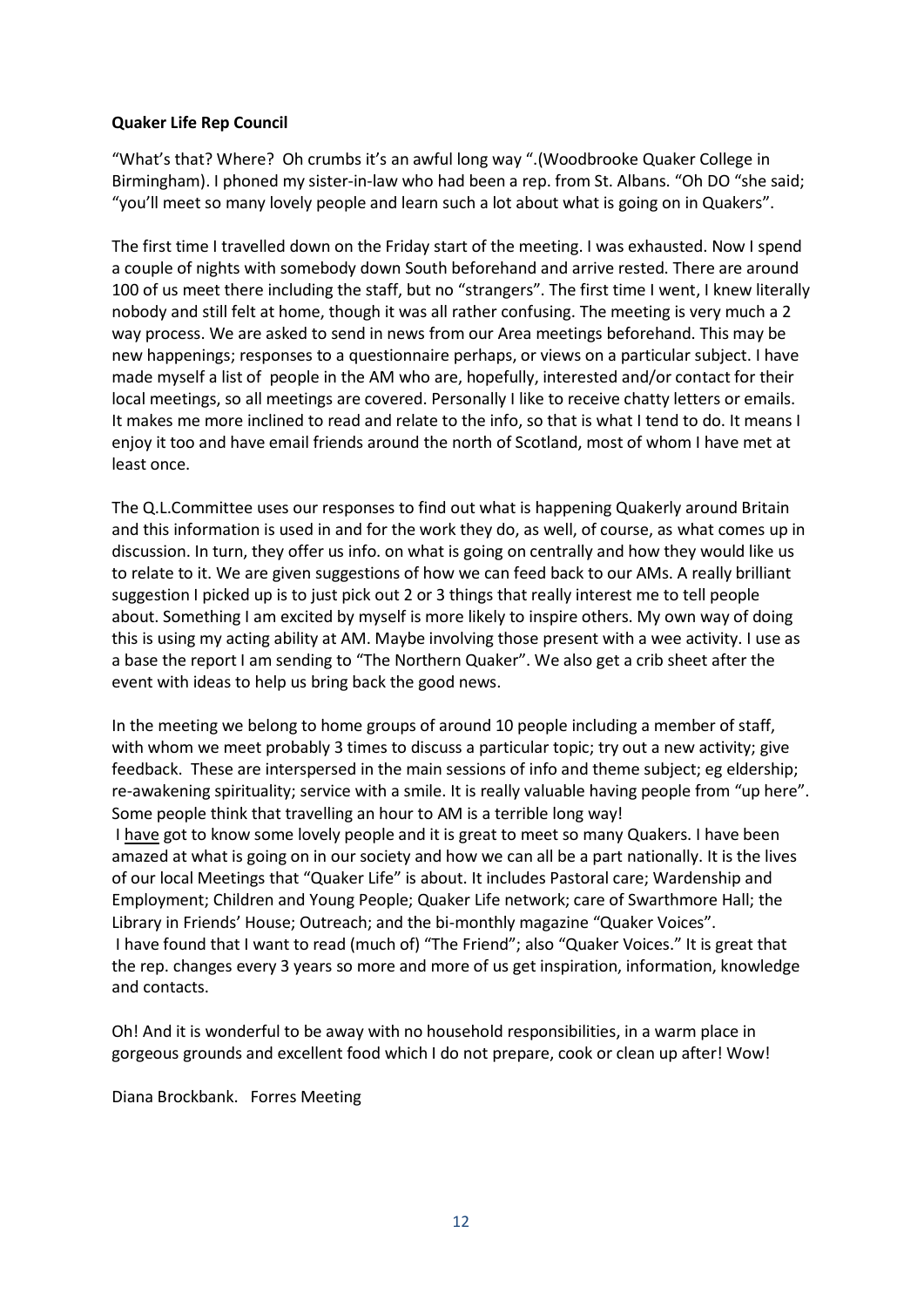#### **News from Inverness**

A memorial meeting marking the life of Jim Wickens took place on 5<sup>th</sup> March. The RNI chapel where we meet for Sunday Worship had been arranged with two elongated circles of chairs to draw in all who came. Some 65 family and friends were present, including 28 members and attenders.

Following a eulogy, Friends from seven North Scotland Meetings reflected on the service which both Jim and Jo have given to Quakerism throughout the North. Jo herself recalled incidents in Jim's life. It was a quietly impressive occasion.

The number of children associated with Inverness Meeting continues to grow. There are now around 18, although the attendance of many is intermittent due to the distance and family commitments. The space in the small vestry room can be taxed to the full. Our teaching team is responding valiantly. The older children tend to come of the third Sunday of the month. On 21<sup>st</sup> April 9 children were present within an overall total of 30 Friends and Attenders at Meeting – the highest Sunday attendance that can be recalled at Inverness, other than on the Sunday of the residential General Meeting for Scotland in 2006. We may need to look at how we provide sufficient inclusiveness for larger numbers.

The Meeting has again teamed up with Woodbrooke to offer an "on the Road" Study Day in October. This year the theme is "Practising Discernment – listening with our whole selves". The tutor is Helen Rowlands, Head of Education at Woodbrooke. Some places will be available for Friends/Attenders from other meetings. The date is  $5<sup>th</sup>$  October, commencing at 10:45, at a cost of £28 to include a buffet lunch. To express an interest, please contact John Melling on 01463 237686.

John Melling. Inverness Meeting

# **In praise of Biblical and historical novels**

In her autobiography Elizabeth Goudge describes how she and her father could not read each other's books. The later having been principal of Well's, Ely and Oxford theological colleges was too academic to appreciate his daughter's skill as a novelist.

The world would be much poorer if it did not contain books which put flesh on biblical characters and add colour to historical events. True, the reader can be misled, especially by romantic authors. Indeed, one of the best loved books of this genre, Lorna Doone, is largely the result of the lively imagination of an apple grower to augment his income. It is of interest that the little known Mary Annerley, set in Yorkshire, is probably Blackmore's best work.

The good, well researched, novel can be a source of great inspiration to lesser mortals. Many of whom have neither time nor resources, inclination or mental ability to reach into the recesses of academia.

On the other hand, the academic can inspire the novelist to put the former's words into simple sentences. An example of this is to be found in the forward to Lloyd C Douglas' (of Big Fisherman fame) first book, Magnificent Obsession. Here Douglas describes listening to the